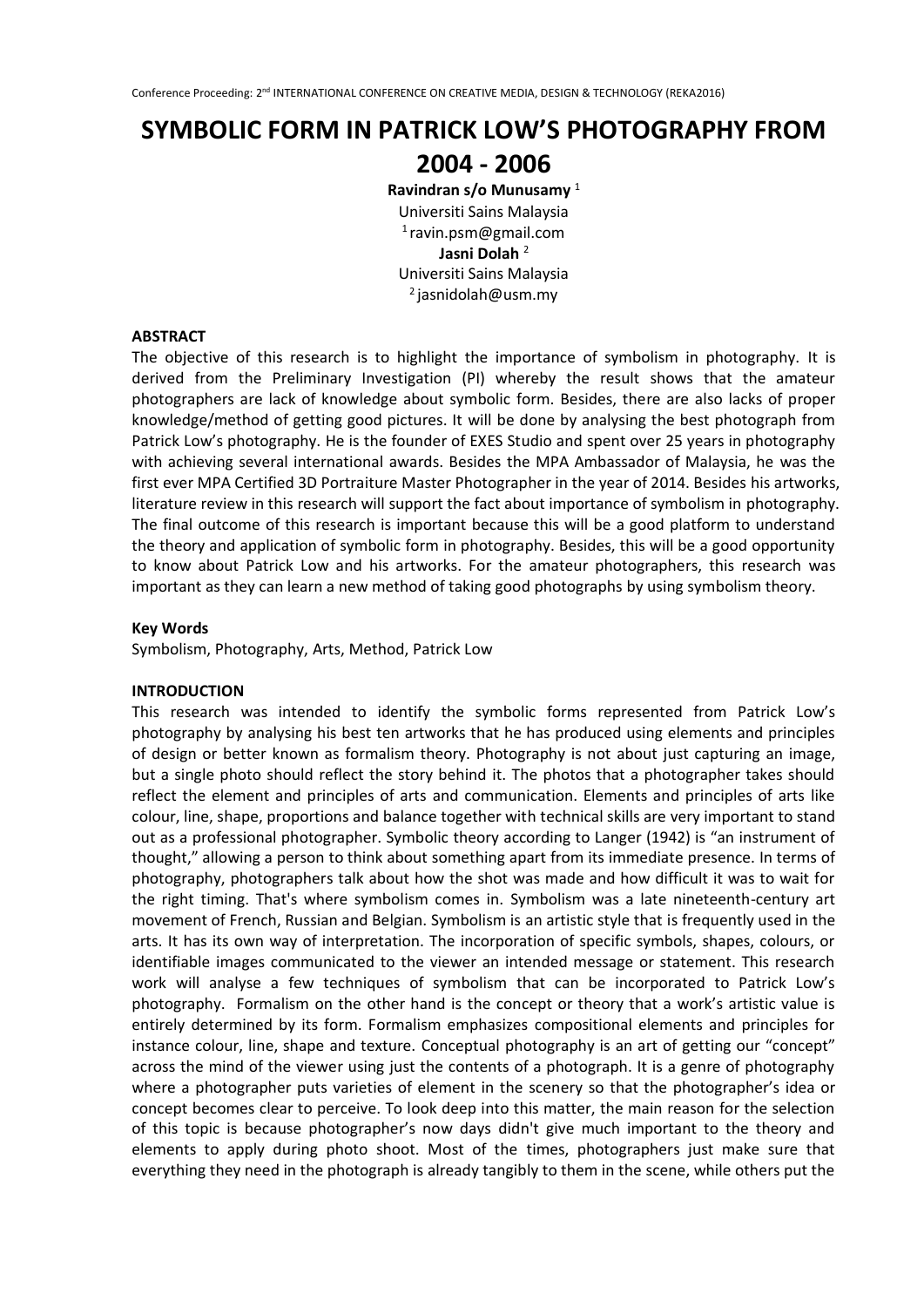Conference Proceeding: 2<sup>nd</sup> INTERNATIONAL CONFERENCE ON CREATIVE MEDIA, DESIGN & TECHNOLOGY (REKA2016)

object in-place using multimedia tools like Adobe Photoshop, Adobe Lightroom or any other similar tools. But conceptual photography is known to be the most creative element in photography since it takes a lot of time and patience to get that perfect conceptual shot. The photographer that researcher am going to focus on is Mr. Patrick Low. As a founder of EXES Studio, Mr. Patrick Low having spent well over 25 years in photography. He is also the Malaysia Ambassador of MPA (Master Photographers Association). The techniques he used I taking every single picture is amazing and different from others especially when he implement the 3D of taking portraiture. Most of his best artworks have a meaning behind it. This includes the colour, the texture, the shape, and the expression. Every single element of his photographs reflects a meaning behind it. This is proven he has won several national and international awards including become the first ever MPA Certified 3D Portraiture Master Photographer in 2014. To put in different perspective, very less people especially local people are not aware of him. So my research will not only giving a honour for his contribution for photography field but at the same time this research at the end will introduce a new method of taking good photographs using symbolic method.

#### **LITERATURE REVIEWS**

Symbolism was a late nineteenth-century art movement of French, Russian and Belgian. Symbolism is an artistic style that is frequently used in the arts. It has its own way of interpretation. The incorporation of specific symbols, shapes, colours, or identifiable images communicated to the viewer an intended message or statement. This research work will analyse a few techniques of symbolism that can be incorporated to Patrick Low's photography. Formalism on the other hand is the concept or theory that a work's artistic value is entirely determined by its form. Formalism emphasizes compositional elements and principles for instance colour, line, shape and texture. Conceptual photography is an art of getting our "concept" across the mind of the viewer using just the contents of a photograph. It is a genre of photography where a photographer puts varieties of element in the scenery so that the photographer's idea or concept becomes clear to perceive. To look deep into this matter, the main reason for the selection of this topic is because photographer's now days didn't give much important to the theory and elements to apply during photo shoot. Most of the times, photographers just make sure that everything they need in the photograph is already tangibly to them in the scene, while others put the object in-place using multimedia tools like Adobe Photoshop, Adobe Lightgroom or any other similar tools. But conceptual photography is known to be the most creative element in photography since it takes a lot of time and patience to get that perfect conceptual shot. The photographer that researcher am going to focus on is Mr. Patrick Low. As a founder of EXES Studio, Mr. Patrick Low spent over 25 years in photography. He is also the Malaysia Ambassador of MPA (Master Photographers Association). Most of his best artworks have a meaning behind it. This includes the colour, the texture, the shape, and the expression. Every single element of his photographs reflects a meaning behind it. This is proven he has won several national and international awards including become the first ever MPA Certified 3D Portraiture Master Photographer in 2014. To put in different perspective, very less people especially local people are not aware of him. So my research will not only giving a honour for his contribution for photography field but at the same time this research at the end will introduce a new method of taking good photographs using symbolic method.

#### **PROBLEM STATEMENTS**

Ken Rockwell (2013) stated that even professional photographers are rarely taught about the basics of image structure, which is why so many photographs are so awful. The lack of structure is why so many photographs don't make it. According to Digital Photography Shots (2013), many photographers just use what is available to them. Some photographers just make sure that everything they need in the photograph is already available tangibly to them in the scene, while others put the object in-place using Photoshop or other similar tools. But conceptual photography makes health use of graphical symbols to represent idea, movements, moods, anything and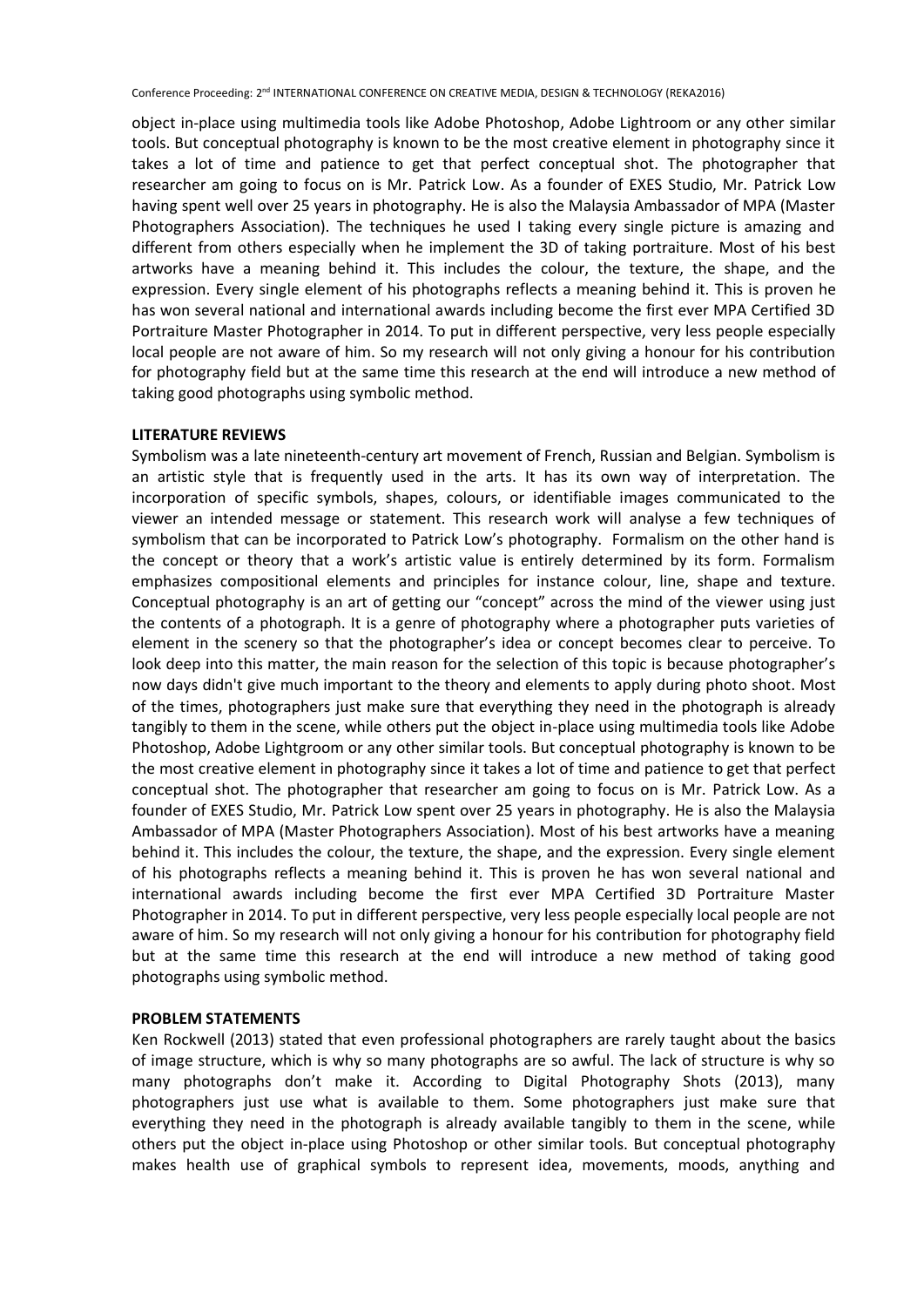everything that the photographer might want to include in the message of their photography. Symbols with strong, well-established connotations are usually used because it makes a lot of time and patience to get that perfect conceptual shot. According to Gert Wagner (2013), the ability to tell a story in a single picture in indeed an ambitious goal for photographers, and yet, once you are aware of the importance of symbols, it is a much easier to achieve. The world is full of symbols guiding us through life. So, when photographing life, symbols assist in telling a story or interpreting the contents. Often we are not even aware of them, although there are there. So, photographers who can recognize and emphasize them will improve the impact on their photos. These people need to understand the concept of visual symbolic before they can actually understand the findings from the researchers. That is why it is really important for these people to be educated in this matter of how symbolic is connected in order to produce a masterpiece photography.

#### **PRELIMINERAY INVESTIGATION**

A series of Preliminary Investigations (PI) have been conducted among amateur photographers based in Kuala Lumpur at the early stage of this study with the purpose of seeking opinions and basic knowledge of the respondents about their knowledge of Patrick Low's photography and also symbolic form. This PI was conducted through a series of interview with selected photographers. The overall result shows that most of them had a very little idea about Patrick Low's photography and also on symbolic form. Among the reason mentioned were as follows: low level of proper advertisement about this artist and less media courage on this artist even though he has won several national and international awards. Besides, most of them are just make sure that everything they need in the photograph is already tangibly to them in the scene, while others put the object in-place using multimedia tools like Adobe Photoshop, Adobe Light groom or any other similar tools without considering the important elements before photo shooting.

#### **RESULTS & DISCUSSION**

There is a lot of benefit that derived from this research. For instance the current photographers will have a proper method of taking good photographs. This is because a lot of photographers didn't implement a proper method of taking photographers. Most of them are only focusing on basic rules of photography for their photo shoot. This is where the symbolism comes in. When the photographers understand the elements of symbolism, they will automatically understand what they need to focus on when it comes to any event photo shoot. This is very important because each and every single color, lines and shapes symbolizes a meaning behind it. This is what a photographer needs to focus on. On the other hand, the input of symbolism in photography can also uplift the importance of taking good photographs among the society, students and different class of people. This is important because by taking photographs, they will learn what is happening around them because a picture is worth a thousand words, which is a fact. For example, taking photographs between rich and poor can let to come out with a lot of questions. For instance is why the poor does don't have a proper place to live, don't have proper facilities while the rich owning more than what they need? These are some of the questions that will come across us. Besides, photographers will also learn about the theory and history of symbolism art. This is very important because having a camera and taking photo's itself not enough. They should know the knowledge about how arts are related to photography. Because taking good photographs with good exposure, creative angle with correct technical skills requires a sense of arts. Based on the problem statement, the main purpose of this study is to show the importance if symbolic form in photography. And this will be done by analyzing the best ten artworks from Patrick Low. This is resulted from the literature reviews, current cases being reported and also the finding from the Preliminary Investigation (PI). Each and every single element of symbolism that includes the colours, the proportions, lines and lighting are very important for a photographer. Not only this, symbolism also refers to the use of an object, person, action, or place to represent a deeper idea or meaning. Take wedding rings, for example, which are probably the most well-known symbol at a wedding. On the other hand, the yellow rope or better known as "Thali" is the important symbol at an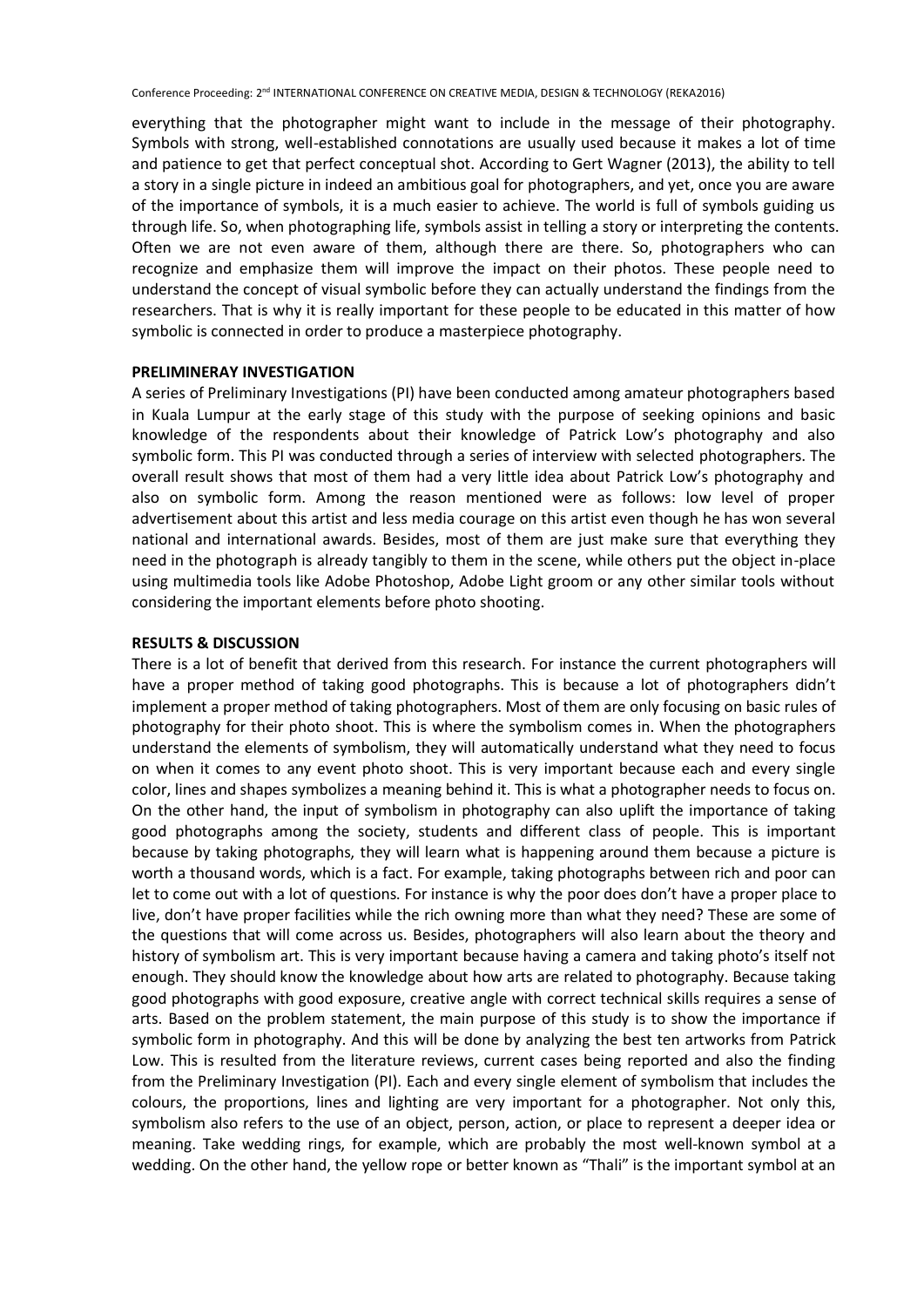Conference Proceeding: 2<sup>nd</sup> INTERNATIONAL CONFERENCE ON CREATIVE MEDIA, DESIGN & TECHNOLOGY (REKA2016)

Indian wedding. The rings or "Thali" aren't just a piece of jewellery; they represent marriage and the idea of external love and commitment. Photography is all about symbolism. Ideas, thoughts, and emotions must all be communicated to the viewer in each picture. Photographers should realize that they couldn't rely on words to explain every single picture they took. Therefore, they must be able to convey their message through the image itself. This can be done if they understand and practice the symbolism's theory. From the outcome of this research, the main purpose it to emphasise the importance of symbolism form for each and every photographers before they taking any event photo shoot.

#### **CONCLUSION**

This chapter provides detailed information regarding the Introduction, Background of the Study, Preliminary Investigation (PI), Problem Statement, Purpose of the Study, Research Objectives, Research Questions,, Significance of Study, Limitation of the Study, Theoretical Framework, Operational Definitions and a Summary. Besides, this research also important in order to honour Mr. Patrick Low for his excellence and contribution towards national and international photography field. Based on the result obtained, this research also will give us an idea on how important is the visual symbolic in photography. Symbolism and photography works together in order to deliver the message towards public. Conceptual photography is considered one of the most creative types of photography because of the imaginative connection of ideas with images. When viewing many conceptual pieces, it is evident that the artist put much thought into developing the work and not simply point and shoot picture. With conceptual work, the photographer makes precise use of graphic symbols to represent various ideas, movements, moods, and any whatever the artist wishes to put. And typically these symbols are understood by the viewer and clearly show the message. Symbolism is a powerful tool for the photographers. The application of correct colours, image and the implication of emotion is important in order to create the image that displays a concept, idea and message behind it. When done it properly, it will communicate well with the viewer. From the earlier pilot study, it proves that beginner/amateur photographers are lack of knowledge about symbolism. So this research highlights the new knowledge on how symbolism can be implemented to produce good and quality photographs. This is very important because good photographs can be produce not only by experience, but also with appropriate knowledge in taking good photographs.

#### **REFERENCES**

"Symbolism Movement, Artists and Major Works." The Art Story. Web. 11 Dec. 2015.

"Gallery Twenty Eight: Using Symbols and Metaphots to Express Meaning by Phil Douglis." PBase.Web.11 Dec.2015

"Flickr Blog." Symbolic Photo Inspired a Leap of Faith. Web. 11 Dec. 2015

"COLOR: THEORY AND SYMBOLISM." RayKo Photo Center. Web. 11 Dec.2015.

"Natgeoyourshot." Creating Symbolism in Your Photography Like Mike... Web. 11 Dec. 2015.

"Fine Art Photography Definition, History, Types. "Fine Art Photography: Definition, History, Types. Web. 11 Dec. 2015.

"The Art of Symbolism: Taking Pictures That Tell Stories, Book." Safari. Web. 11 Dec. 2015

"Symbolic Interactionism in the Twentieth Century. "Ken Plummer. 4 Dec.2012. Web. 11 Dec. 2015.